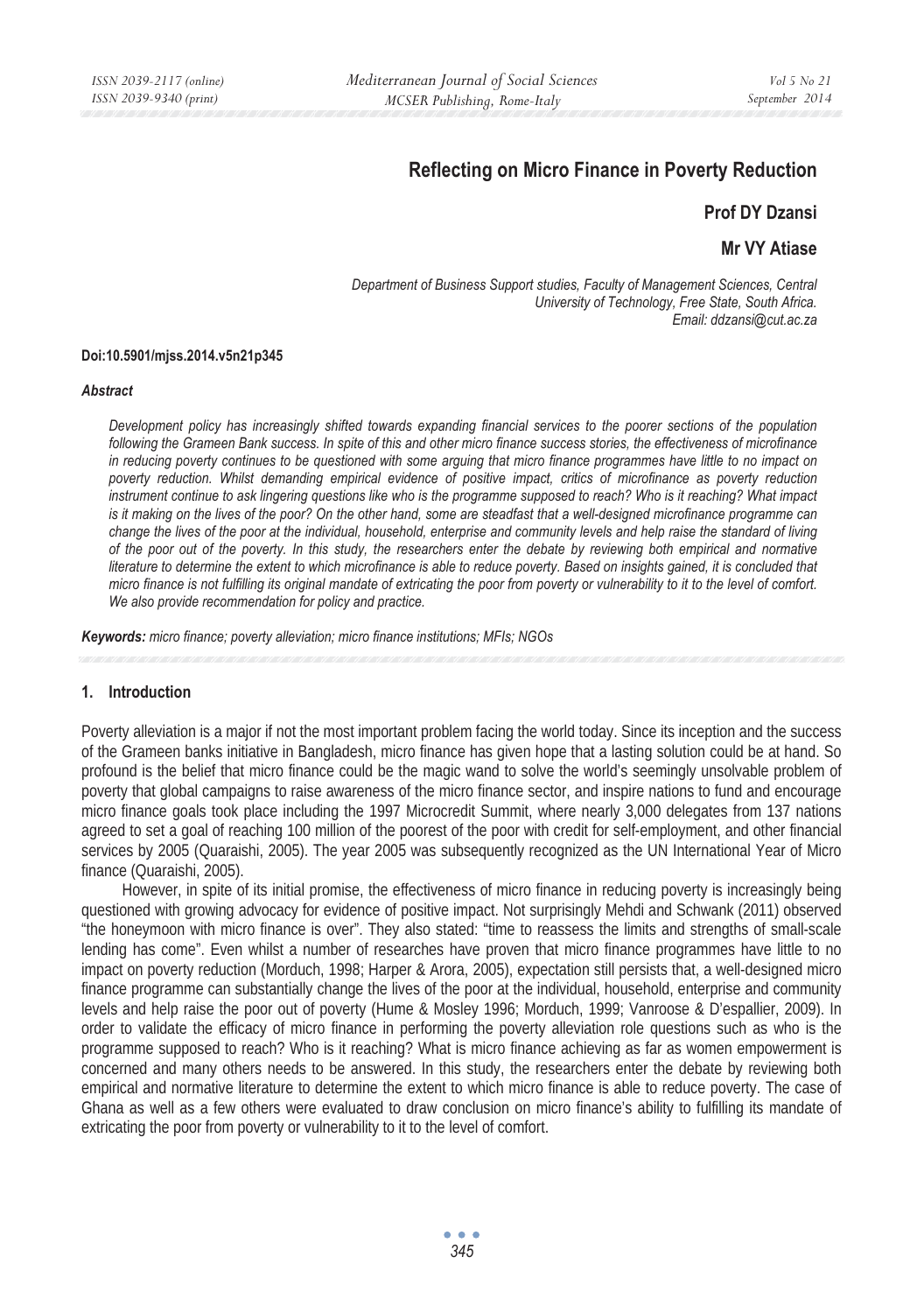# **2. Objectives of the Study**

The main objective of this study was to conduct a review of the empirical and normative literature on micro finance programmes aimed at reducing poverty to determine the extent to which micro finance is performing its intended poverty alleviation role. This main objective was pursued through: determining who micro finance is supposed to reach; who micro finance is reaching; and what micro finance is achieving as far as women empowerment is concerned. Before examining these issues, the next section outlines the research methodology applied.

# **3. Research Methodology**

In this study, the researchers adopted the world view that "people's knowledge, views, understandings, interpretations, experiences, and interactions constitute meaningful properties of social reality" (Mason, 2007). That is, social reality is subjective and can be captured through ones interpretation of the views, understandings, and experiences of others. Thus, it is possible to determine the extent to which micro finance is performing its intended poverty alleviation role by reviewing the knowledge that other researchers have accumulated on the subject and then use own interpretation and judgement to arrive at conclusions. This philosophical approach is termed interpretivism – a position that implied a qualitative research design – the collection of qualitative data and data analysis that does not involve numerical methods. Specifically, desk research was conducted by reviewing the literature leading to conclusions and recommendations. The next section provides a summary of the literature review.

## **4. Literature Review**

The literature review is arranged to address the above subsidiary objectives in a systematic manner without implying any order of importance. The review starts with exploration of the meaning of the key concept micro finance. Thereafter, the nature of micro finance clients are explored. Following this, the importance of micro finance that deliberately targets the poor is dealt with. Thereafter, the use of micro finance for women empowerment is discussed. These four aspects are meant to identify the intended recipients of micro finance meant for poverty alleviation as well as who micro finance is currently reaching. The literature review continues with examination of the impact of micro finance on poverty globally and Ghana specifically. These two aspects are meant to find out the efficacy of micro finance in dealing with poverty. Finally, problems encountered in assessing the impact of micro finance is discussed.

#### *4.1 Defining Micro Finance*

The idea of providing financial assistance to the poor is not new. It dates as far back as 1950 where third world development strategies emphasized the need to provide working capital to the poor (Bakhoum et al. 1989). The term micro finance has therefore come to be associated with providing financial services to the poor to achieve poverty reduction (UNDP, 2004). It means the provision of a range of financial services to the poor in an effort to reduce their poverty (Vanroose & D'espallier, 2009). Such financial services may include loans, savings, payment services, money transfers, insurance of their micro enterprises and households (Asian Development Bank [ADB], 2000; Vanroose & D'espallier, 2009).

The above are all what micro finance means as far as this study is concerned. As a result, micro finance is operationally defined as the provision of financial services such as loans; savings; payment services; money transfers; insurance of micro enterprises; and households and individuals who can be classified as poor in an effort to reduce poverty. This means that from our viewpoint, micro finance should target the poor.

#### *4.2 Demarcating Micro Finance Clients*

In order for micro finance to adequately serve its purpose of reducing poverty, Micro Finance Institutions (MFIs) need criteria or strategy which can confidently be used in identifying the poor whilst excluding the non-poor.

The most common criterion that is used in identifying the poor is based on consumption and income levels. A person is considered poor if his or her consumption or income a day is below the nationally defined poverty line. Further people belonging to the bottom fifty percent of a country's nationally defined poverty line are considered as the very poor (Aguilar, 2006).

International standard poverty measures such as that of the World Bank (2001) is useful in identifying the poor and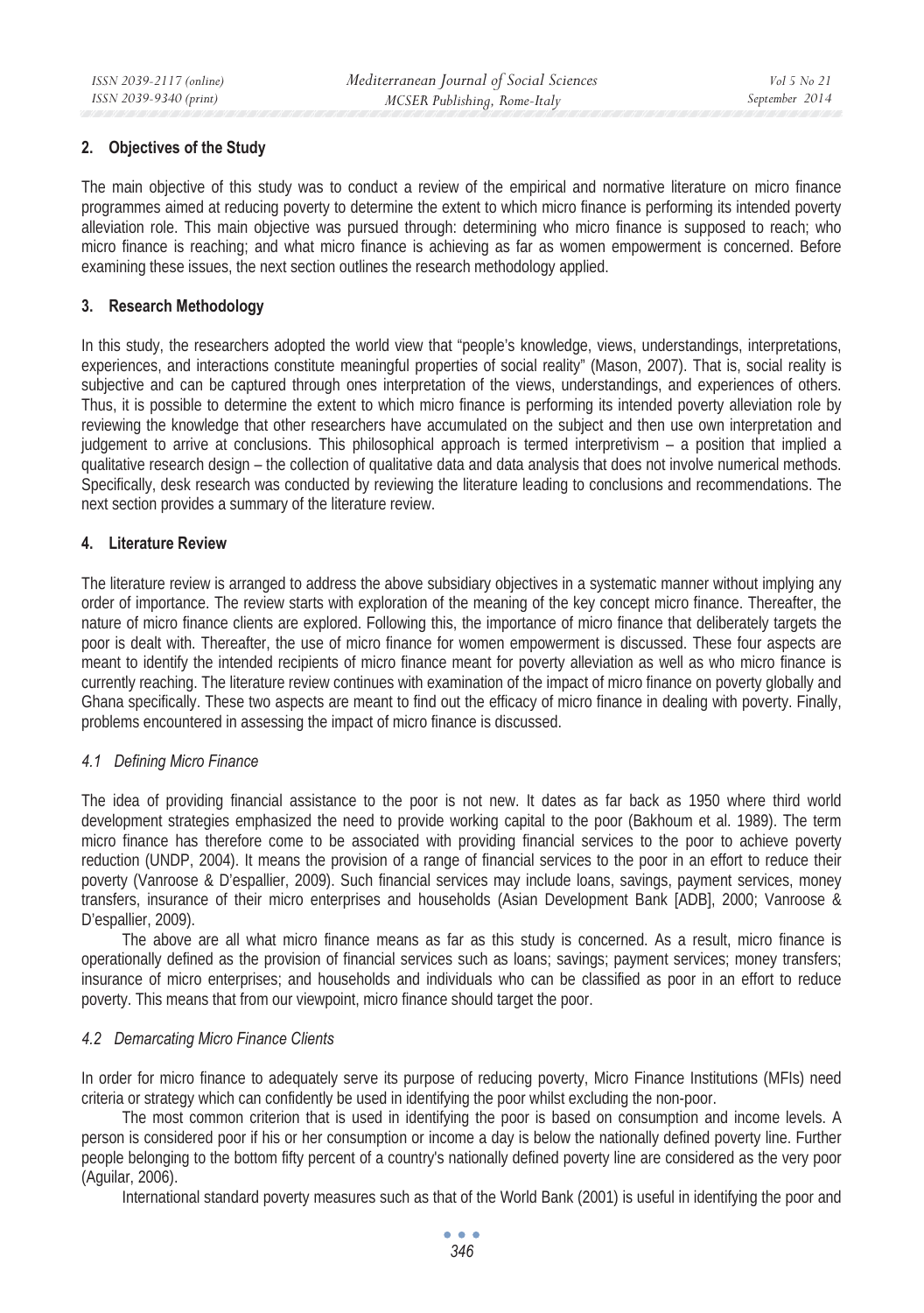| ISSN 2039-2117 (online) | Mediterranean Journal of Social Sciences | Vol 5 No 21    |
|-------------------------|------------------------------------------|----------------|
| ISSN 2039-9340 (print)  | MCSER Publishing, Rome-Italy             | September 2014 |

the very poor. With this criterion, people living on less than \$1 a day are considered the poorest and those that consume less than \$2 a day are classified to be poor – that is, are living below the poverty line. Most micro finance clients fall around or just below the poverty line (Helmes, 2006; Greely, 2005).

Besides income and consumption, other dimensions such as access to education, health, housing, vulnerability, social exclusion and access to social capital are very important in targeting the poor and the poorest (Aguilar, 2006).

Typically, micro finance clients are low-income persons that do not have access to formal financial institutions. They are mostly self-employed, home-based entrepreneurs, farmers, and petty traders. The nature of clients in urban areas is more diverse and includes service providers, petty traders, and artisans. The categories of micro finance clients are shown below.

#### **Figures 1:** Categories of Micro finance Clients



#### **Source:** (Helmes, 2006:20)

Most micro finance clients come from vulnerable non-poor and moderate poor categories and micro finance programmes that have a clear agenda and strategy of targeting the poorest of communities have most of their clients coming from the extreme poor (Helms, 2006).

#### **5. The Need for Micro Finance that Targets the Poor**

The main reason for extending micro finance to or tailoring micro finance services for the poor is not farfetched. In developing countries, the poor are eliminated from having access to meaningful financial service and therefore their participation in economic services is limited (Schneider, 1997; ADB, 2000). The exclusion ranges from partial in developed countries to total in least developed countries (Brau & Woller, 2004).

Exclusion from access to financial services has therefore made the poor incapable of dealing with both financial and household shocks (Helmes, 2006). This means that the poor will not be able to access capital to start a business or re-invest into existing one. Not having access to finance also limits one's ability to living a quality life.

But as pointed out by Copestake et al. (2005) and Johnson and Rogaly (1997), micro finance institutions have the agenda of alleviating poverty. The idea is that, access to micro finance services enables the poor to improve their consumption, build equity over time, and improve their earning capacity which finally leads to an overall improvement in quality of life (ADB 2000).

According to Fischer (2005), what makes micro finance appealing is that it offers "hope to many poor people of improving their own situations through their own efforts". From this perspective it is easy to understand why micro finance is considered a critical instrument for poverty reduction.

#### **6. Micro Finance for Poverty Reduction through Women Empowerment**

Empowerment has been explained to mean different things. For example empowerment of women is viewed as the achievement of the well-being of women and the reduction and ultimate removal of gender inequality, both economically and socially (Quaraishi, 2005). However, the concept seems to generally refer to the process of increasing the capacity of individuals or groups to make choices and to transfer those choices into desired actions and outcomes (Krishna, 2003).

Women empowerment has three different dimensions namely improvement in income generation activities of women, increased physical wellbeing of women and their household and change in social and political status of women in taking leadership roles both at home and in the community (Mayoux, 2000).

For Quaraishi (2005), microcredit programs that focus on women is particularly welcome because women and particularly those in rural agrarian societies typically lack the collateral, literacy, and freedom of mobility necessary to compete for credit from conventional institutional sources. The author further argues that women are also found to spend disproportionately more of their incomes on household welfare than men and typically exhibit higher repayment and lower default rates. Thus extending credit to women will likely have beneficial outcomes for all household members, poor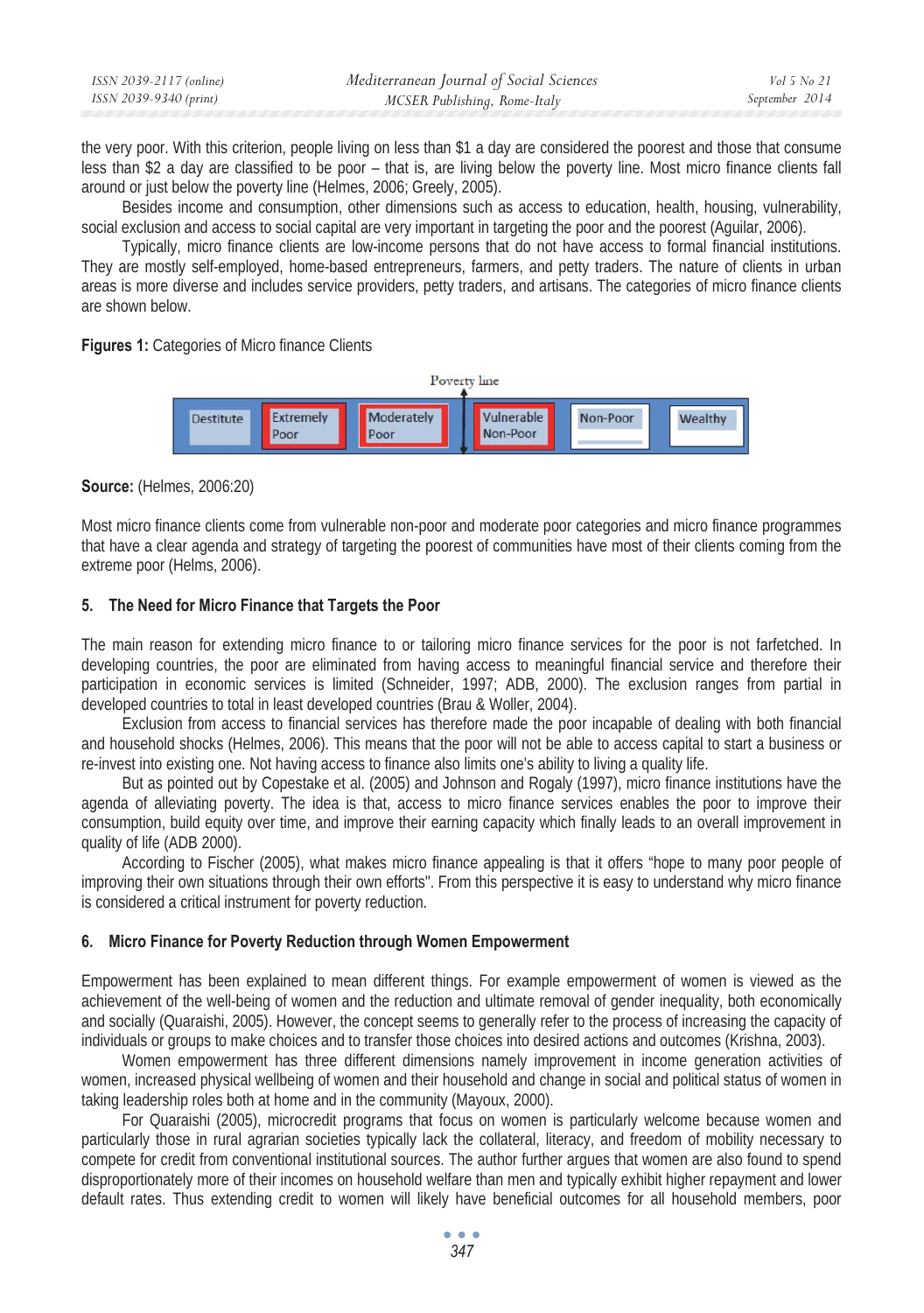communities, and lenders themselves (Quaraishi, 2005).

According to Vanroose and D'espallier (2009), several studies have shown that access to micro finance contributes to women's empowerment including higher levels of mobility, political participation and decision-making. Among others, the millennium development goal seeks to ensure gender equality, the empowerment of women, bridging the gender disparity that currently exist (Littlefield et.al, 2003). Not surprisingly a sizeable number of NGOs, governments and other humanitarian institutions have advocated for micro finance programmes that promote gender policies (Mayoux, 2000; Cheston & Kuhn, 2002). Some micro finance programmes focus their attention on women clients since women are believed to the form greater part of poor people who need financial services and are also believed to have good repayment behaviour (Fernando, 2006). Micro finance can therefore be a powerful instrument to achieving women empowerment and for that matter poverty reduction.

In most developing countries, women are marginalised in important life spheres such as education, employment and training. Their role is mostly reduced to family raising and child bearing which has denied them of the opportunity to develop themselves to earn incomes comparable to men. Therefore financial interventions combined with social intermediaries that are focused on women can help build women's human assets (skills, knowledge, self-esteem, bargaining power and control over household decisions) and social assets such as social networks, relationships of trust and access to wider institutions of society (Cohen & Sebstad, 1999). Also, it has been observed that women are more likely than men to invest increased income into the wellbeing of the household and therefore empowering women financially can have a trickled down effect on the household as well as the community at large (Littlefield et al. 2003).

## **7. Assessing the Impact of Micro Finance**

Impact assessment generally, is aimed at measuring the effect of a development project on the intended beneficiaries (Afrane, 2002). Impact assessments in micro finance has the objective of measuring outcomes of micro finance interventions but not merely assessing inputs and outputs (Hulme, 1997). Impact assessment in micro finance is the measurement of the effect of micro finance services on the poor. Conventionally, repeat borrowing and high repayment rates are thought to be signs of a good micro finance programme. However, these signs fail to answer basic questions of the positive effect of such programmes and who those programmes are actually reaching (Mayoux, 2001).

When the poor participate in a credit programme the expectation is that, overtime, such a person would be positively affected by the programme to the extent that transformation in terms of poverty reduction should take place in all aspects of the person's life. Such a transformation should happen at the individual, household and the enterprise levels (Mayoux, 2001). Impact assessment in micro finance therefore aims at evaluating by 'how much' and 'for whom' poverty has been alleviated or whether poverty is rather increased by the micro finance programme (Johnson & Rogaly, 1997).

Assessing the impact of micro finance services on the poor is very important. It is the only tool that service providers, MFIs, donors and governments can use to indicate the effectiveness of their programmes. Funders for instance have therefore continued to experience intense pressure to prove that their investments have really had some impact on the poor and the very poor (Snodgrass, 2002).

Impact assessment can be initiated by different kinds of institutions such as donors, academic institutions, research organizations, individuals and the MFI themselves. Donor funded impact assessments particularly those initiated by CGAP and USAID aims at using quantitative analysis to assess the impact of micro finance on poverty.

A commonly used impact assessment framework is the AIMS Impact Assessment framework which considers the complex interactions existing among individual, household, enterprise and community levels of micro finance programmes. It is therefore suggested that impact assessment in micro finance should be seen as 'learning' rather than 'policing' (Mayoux, 2001).

#### **8. Impact of Micro Finance on Poverty Reduction**

No mention can be made of micro finance without reference to Bangladesh where it supposedly all began. In fact, Bangladesh has been at the forefront of micro finance "since its inception in the early 1980s and today is home to the most extensive micro finance operations in the world. In Bangladesh and elsewhere around the world, micro finance operations support mainly the poor and women engaged in informal activities" (Quaraishi, 2007). Besides credit, micro finance also offer skill-based training and in so doing empowers the poor (Quaraishi, 2007). Quaraishi (2007) also uses data from studies conducted by the Bangladesh Institute of Development Studies and the World Bank to show that micro finance reduces poverty among poor borrowers and within the local economy, albeit at a lower rate.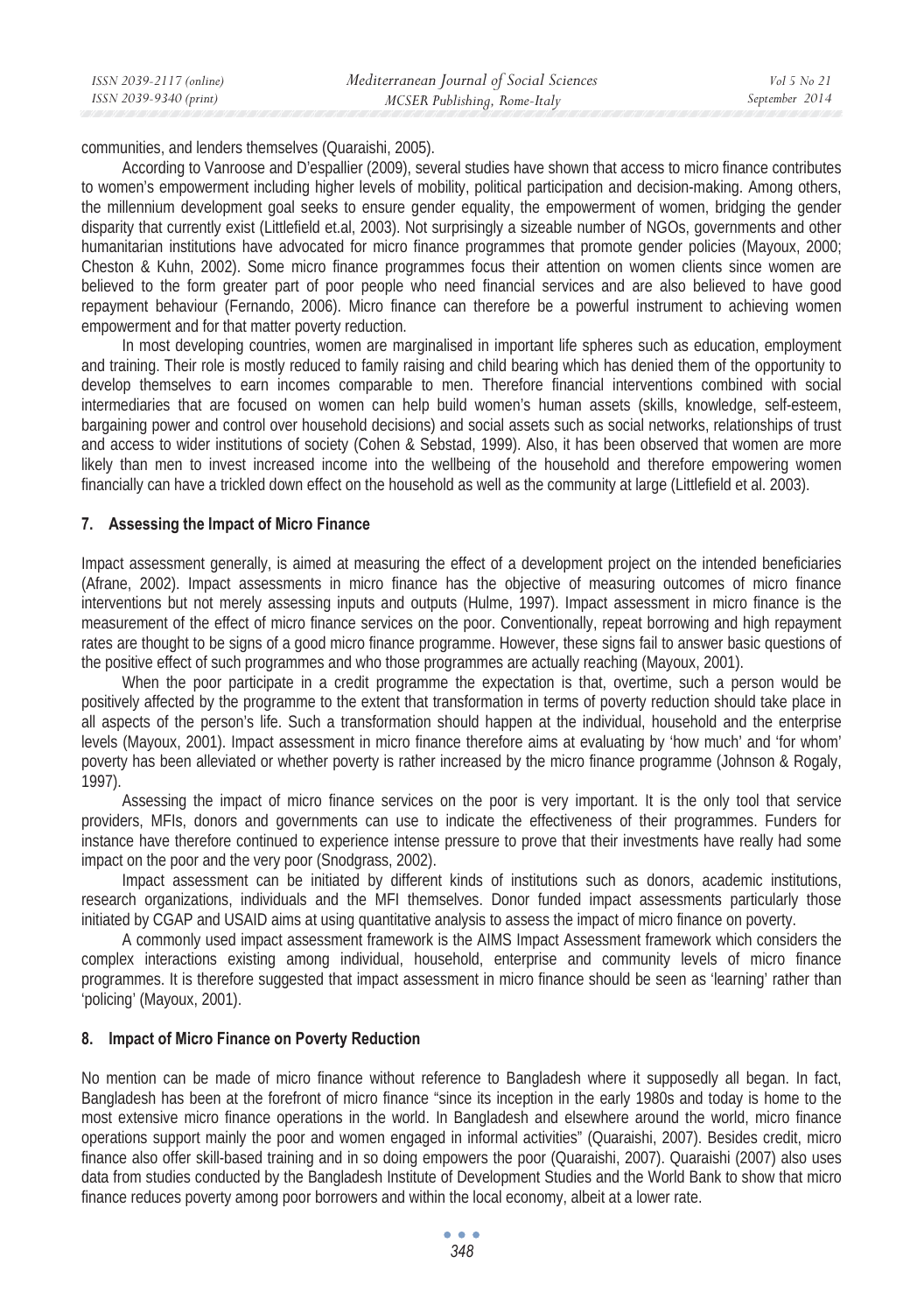Although micro finance has been acclaimed to reduce poverty and vulnerability to it in some regions of the world, it is estimated that there are still three billion people in the world currently who do not have access to any form of financial services (Helmes, 2006). It is also estimated that there are six hundred and ninety million people in Asia, fifty million people in Bangladesh, ninety million in China, three hundred million people in India, ninety million in Indonesia, fifty two million in Pakistan, twenty seven million in the Philippines and many others in Africa of poor people who do not have access to any form of financial services (Latifee, 2000). Perhaps the harshest criticism of the value of microcredit found in the literature whilst undertaking our study comes from Bateman and Chang (2009) who wrote in their work titled *the micro finance illusion:*

*"In both developing and transition economies, micro finance has increasingly been positioned as one of the most important poverty reduction and local economic and social development policies. Its appeal is based on the widespread assumption that simply 'reaching the poor' with microcredit will automatically establish a sustainable economic and social development trajectory animated by the poor themselves. We reject this view. We argue that while the micro*  finance model may well generate some positive short run outcomes for a lucky few of the 'entrepreneurial poor', the *longer run aggregate development outcome very much remains moot".* 

These authors even went further to suggest that micro finance actually perpetuates poverty. Regardless of one's position on the matter, it is clear from empirical results and criticisms such as those of Bateman and Chang (2009) that micro finance has really not delivered on the promise of alleviating poverty among the poor to a level of comfort talk less of permanent escape from poverty.

In order to reduce poverty to a meaningful level, the gap that currently exist between the rich and the poor needs to be closed. Rutherford, (1996) pointed out that MFIs that wish to have a direct impact on poverty using their services, will have to concentrate on how to make those services useful to the poor in terms of the range of services provided, outreach(depth and breadth), quality and cost of such services.

Many studies have been conducted in Ghana to assess the impact of micro finance activities on the lives of its clients. Notable among these studies are Sinapi Aba Trust (SAT)'s Impact Assessment findings in 2002 and that of Samuel Afrane in 1998 (Atiase, 2008). SAT's own impact studies focussed on assessing the impact of micro finance on the economic, social, spiritual and political aspects of life of clients (Atiase, 2008). In terms of economic impact, the study indicated that 78% of the matured clients (2 years and above participation) had increases in their business turnover with 98% of the women clients interviewed claiming that they were now financially independent of their husbands; socially half of SAT's women clients indicated they were empowered in terms of decision making at business, community, household and individual levels of their lives; spiritual wise, 12% of the clients now perform their business activities more ethically; and politically, the study indicated that majority of SAT's clients have started voting in both local and national elections due to their ability to purchase radio and television sets which enabled them to listen to civic education programmes (Atiase, 2008).

In a similar but independent study conducted by Afrane (1998) on the impact of SAT's micro finance programme on gender, business, access to social facilities, and participation in community activities, the result of the study indicated that SAT's micro finance programme in Ghana have strong positive impact on the businesses and households of the beneficiaries (Atiase, 2008). Moreover, it revealed that the empowerment of women was significant, evidenced from the business turnover of women clients compared to that of men. This has resulted in increased contribution to family income by women and increased involvement of women in social and community activities (Atiase, 2008).

So, while there are encouraging results of positive impact of micro finance on poverty reduction, there is equally worrying evidence of criticism of the ability of micro finance to substantially lessen the poverty problem.

#### **9. Some Key Problems of Micro Finance Impact Assessment**

It has proven difficult to measure the actual impact of micro-finance on poverty (Mehdi & Schwank, 2011). There are many problems that are associated with conducting micro finance impact assessment that truly reveals the outcomes of micro finance services on the beneficiaries.

Firstly, impact assessment projects can be quite expensive considering resource, time, consultants and field interviewers that must be used. Funding of impact studies could therefore be burdensome on MFIs.

The second problem has to do with adopting the right methodology that gets the right information from respondents. Like in all research, some impact studies may not reveal correct outcomes due to respondents giving incorrect data to be processed and respondents not willing to spare their time for an interview.

Sometimes, the poor s are not able to separate their household or personal expenses from their businesses. Loans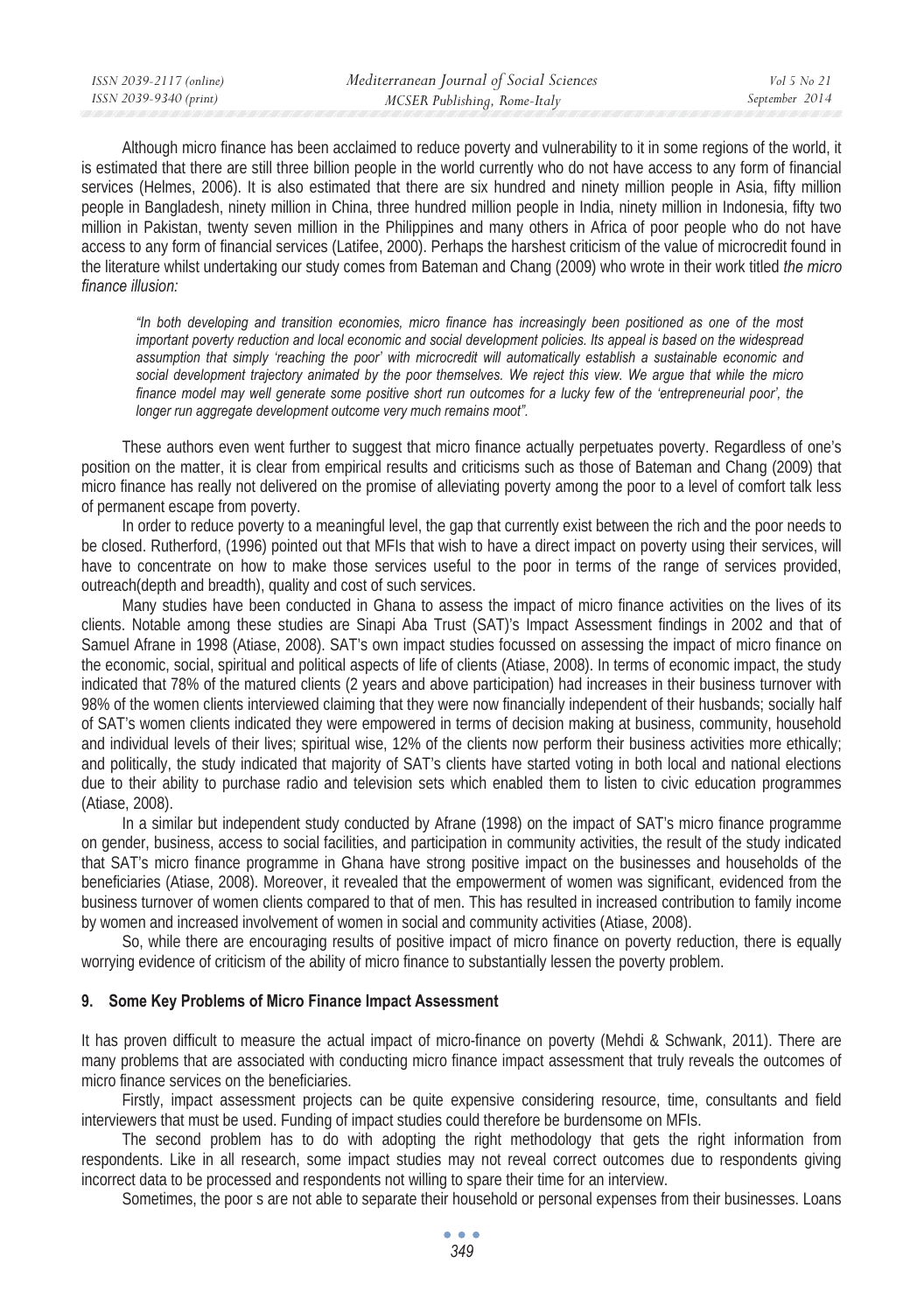| ISSN 2039-2117 (online) | Mediterranean Journal of Social Sciences | Vol 5 No 21    |
|-------------------------|------------------------------------------|----------------|
| ISSN 2039-9340 (print)  | MCSER Publishing, Rome-Italy             | September 2014 |
|                         |                                          |                |

when taken are diverted to pay for other things such as wedding expenses, funeral expenses, school fees and in buying fixed assets (Sharma & Buchenrieder, 2002). This has made impact assessment difficult since the loans are not used for the intended purposes and therefore any change at the enterprise level cannot be attributed totally to the use of loans.

Another difficulty associated with impact studies is attributing a change in circumstances of the beneficiaries solely to the credit intervention (Johnson & Rogaly, 1997). In most developing countries there are series of development projects and interventions, all which are aimed at poverty reduction. It is therefore very difficult to solely quantify the impact of a credit programme on poverty reduction.

The current trend of multi borrowing by clients poses another challenge to impact assessment. The abundance of MFIs and other financial intermediaries have made clients to borrow from different sources at the same time. It is therefore difficult to attribute a change in life circumstances of a client solely to a particular credit programme.

In selecting and designing the right approach for an impact assessment in micro finance, Hulme (1997) emphasized that, there are some basic questions such as "what are the objectives of the assessment; how is the information to be used and by whom?; what level of reliability is required; how complex is the programme, and what is already known about it, and what resources are available for the assessment" need to be asked.

#### **10. Concluding Remarks**

The important role of micro finance in development cannot be over emphasized. It is clear from the literature review that micro finance is indispensable in the achievement of the millennium development goal of poverty reduction, as it puts confidence in the poor to contribute their quota to the economy of their respective countries.

Indeed, micro finance enables the poor to deal with both family and financial shocks whenever they happen. Many impact studies have suggested that most micro finance programmes have at least provided this opportunity to the poor. Thus, micro finance programmes have reduced the vulnerability of the poor.

But it is also clear that micro finance cannot solve all poverty problems and it is not intended to eradicate poverty completely. Rather, it is meant to reduce it. However, providing a comprehensive financial service to the poor demands some level of commitment on the part of governments, micro finance institutions, donors and other financial institutions.

Targeting enables an MFI to reach out to certain categories of people who might currently be excluded due to poor targeting on the part of the MFI. Targeting strategies such as Cashpor Housing Index, Participatory Rural assessment, Interviews and surveys could be a way of identifying those who truly need micro finance services and also to prevent those services getting into the hands of the non-poor.

Micro finance impact assessment can provide the right information about the effectiveness of financial services that are provided to the poor. MFIs constantly need to assess their level of outreach both in scale and in depth in order to observe whether the expected transformation is taking place in the life of their clients. If such acclaimed transformation cannot be evidenced through a rigorous impact studies in the lives of clients, then the MFI has to reconsider its portfolio mix and mission.

In developing countries, such as Ghana, where patriarchy is entrenched into the social system, access to financial resources could empower women to contribute their quota to the development of the household and the country as a whole. This could be a way of bridging the gender gap that currently exists.

#### **References**

Afrane, S. (2002). Impact Assessment of Microfinance Interventions in Ghana and South Africa. *Journal of Microfinance*. 4(1):37-58. Aguilar, G. (2006). Is Micro-Finance reaching the Poor? An Overview of Poverty Targeting Methods. Available at:

http://www.globenet.org/archives/web/2006/www.globenet.org/horizon-local/ada/c18.html. Accessed on 26/6/2008.

Asian Development Bank (ADB). (2000). Finance for the Poor: Microfinance Development Strategy. Available at: http://www.adb.org/Documents/Policies/Microfinance/financepolicy.pdf. Accessed on 8/12/2007.

Atiase, VY. 2008. Commercialization of Microfinance; Promising or Perilous to the Poor?-A Case Study of Ghanaian Microfinance Institutions. Unpublished Masters Dissertation. University of Bath.

Bakhoum, I. et al. (1989). *Banking the Unbankable*. London: Panos Publications Limited.

Bateman, M, & Chang, H.J. (2009). The Microfinance Illusion. Available at: http://www.mic rofinancetransparency.com/evidence/PDF /App.3%20Chang%20Bateman%20article.pdf. Accessed on 07/07/2014.

Brau, C. & Woller, M. (2004). Microfinance: A comprehensive Review of the Existing Literature. *Journal of Entrepreneurial Practice and Business Venture.* 9(1):1-26.

Cheston, S. & Kuhn, L. (2002). Empowering Women through Microfinance. Available at: http://www.opportunity.org.uk/resources/file/ EmpoweringWomenPaperFINAL.pdf. Accessed on 30/06/2008.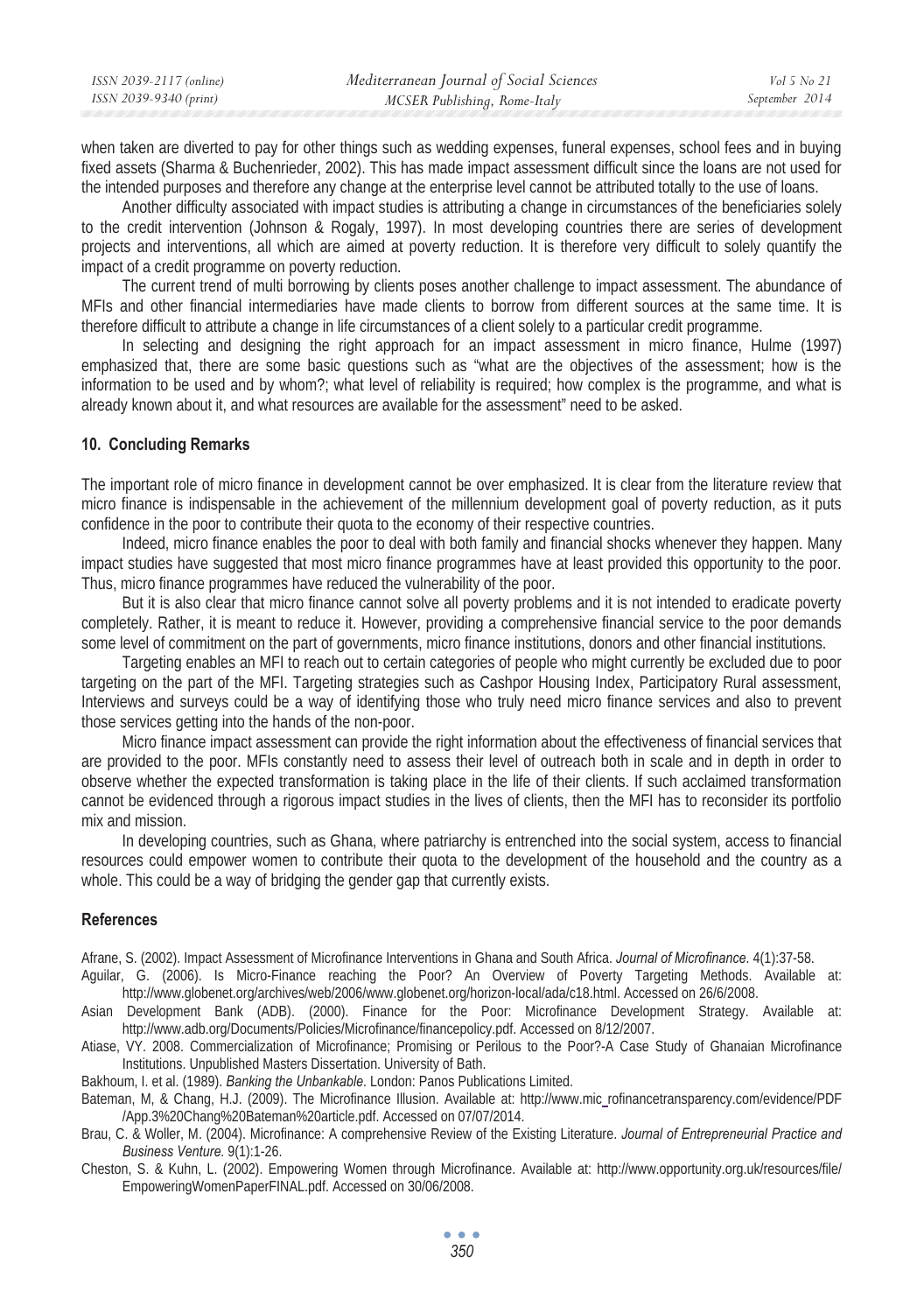- Cohen, M. & Sebstad, J. (1999). Microfinance Impact Evaluation: Going Down Market. Available at: http://www.rrojasdatabank. org/wpover/evalfin1.pdf. Accessed on 25/06/2008.
- Copestake, J, Greely, M, Johnson, S, Kabeer, N, & Simanowitz, A. (2005). *Money with a Mission.* Vol. 1. Warwickshire: Institute of Development Studies.
- Fernando, L. (2006). Microcredit and Empowerment of Women: Blurring the boundary between Development and Capitalism. In L. Fernando (Ed.), *Microfinance: Perils and Prospects* (pp. 1-2). Abingdon: Routledge.
- Fischer, S. 2005. The Hidden Wealth of the Poor. *Economist*. 377(8451):3-6.
- Harper, M, & Arora, S.S. (2005). *Small Customers, Big Markets: Commercial Banks in Microfinance*. Warwickshire: ITDG Publishing.
- Helmes, B. (2006). Access for all: Building Inclusive Financial Systems. Washington: The International Bank for Reconstruction and Development.
- Hulme, D. (1997). Impact Assessment Methodologies for Microfinance: A review. Available at: http://www.microfinancegateway.org/ content/article/detail/1226 Accessed on 25/06/2008.
- Hume, D, & Mosley, P. (1996). Finance against Poverty. Vol. 1. London: Routledge.
- Johnson, S, & Rogaly, B. (1997). Microfinance and Poverty Reduction. Oxford: Oxfam.
- Krishna, A. (2003). Social Capital, Community Driven Development and Empowerment: A Short note on Concepts and Operations. Available at: http://siteresources.worldbank.org/INTEMPOWERMENT/Resources/486312-1097679640919/think\_pieces krishna. pdf. Accessed on 30/06/2008.
- Latifee, H.I. (2000). Microfinance and Poverty Reduction: Experiences of Grameen Operations in Asia. Available at: http://www.microfinancegateway.org/content/article/detail/3502. Accessed on 21/05/2008.
- Littlefield, E, Morduch, J, & Hashemi, S. (2003). Is Microfinance an Effective Strategy to Reach the Millennium, Development Goals? Available at: http://ifmr.ac.in/cmf/wp-content/uploads/2007/06/mf-mdgs-morduch.pdf. Accessed on 30/05/2008.
- Mayoux, L. (2000). Micro-finance and the Empowerment of Women: A Review of the Key Issues. Available at: http://www.microfinancegateway.org/files/2842\_file\_02842.pdf. Accessed on 29/06/2008.
- Mayoux, L. (2001). Impact Assessment of Microfinance: Towards a Sustainable Learning Process. Available at: http://www.enterpriseimpact.org.uk/pdf/Microfinance.pdf. Accessed on 25/06/2008.
- Mehdi, D. and Schwank, O. 2011. Microfinance: What role in Africa's development? Available at: http://www.un.org/africarenewal/ magazine/august-2011/microfinance-what-role-africas-development. Accessed on 07/06/2014.
- Morduch, J. (2000). The Microfinance Schism. *World Development*. 28(4):617-629.
- Morduch, J. (1999). The Microfinance Promise. *Journal of Economic Literature.* 37(4):1569-1614
- Quaraishi, S. 2007. How empowering is microcredit: a look at Grameen bank. Available at: http://www.google.co.za/url?sa= &rct= j&q=&esrc=s&source=web&cd=9&ved=0CGoQFjAI&url=http%3A%2F%2Fwww.usbig.net%2Fpapers%2F173-Quaraishi-GrameenBank.doc&ei=MtORU-

v9Eaje7Abcr4GwCw&usg=AFQjCNHEdw\_H6YKem2GcSazqWmxSe78mUw&sig2=oiGUCc5GE9cazd7jSlGzQw. Accessed on 06/06/2014.

- Rutherford, S. (1996). A Critical Typology of Financial Services. Available at: http://www.microfinancegateway.org/content/article /detail/1845%20. Accessed on 24/05/2008.
- Schneider, H. (1997). Microfinance for the Poor. Paris, France: IFAD/Organization for Economic Co-operation and Development.
- Sharma, M, & Buchenrieder, G. (2002). Impact of Microfinance on Food Security and Poverty Alleviation: A Review and Synthesis of Empirical Evidence. In M. Zeller, & L. Meyer (Eds.). *The Triangle of Microfinance: Financial Sustainability, Outreach and Impact* (pp. 222-223). Baltimore: John Hopkins University.
- Snodgrass, R. (2002). Clients in Context: The Impacts of Microfinance in Three Countries-A synthesis Report. Washington D.C: USAID.
- Vanroose, A & D'espallier, B. 2009. Microfinance and Financial Sector Development. Centre Emile Berheim Research Institute in Management Science working paper series No. 09/040. September 2009. Available at: http://www.microfinancegateway.org/gm/ document-1.9.40607/09.pdf. Accessed on 06/06/2014.
- World Bank. (2001). Engendering Development: Through Gender Equality in Rights, Resources and Voice. Available at: http://info.worldbank.org/etools/docs/library/76309/dc2002/proceedings/pdfpaper/module7ekam.pdf. Accessed on 30/06/2008.